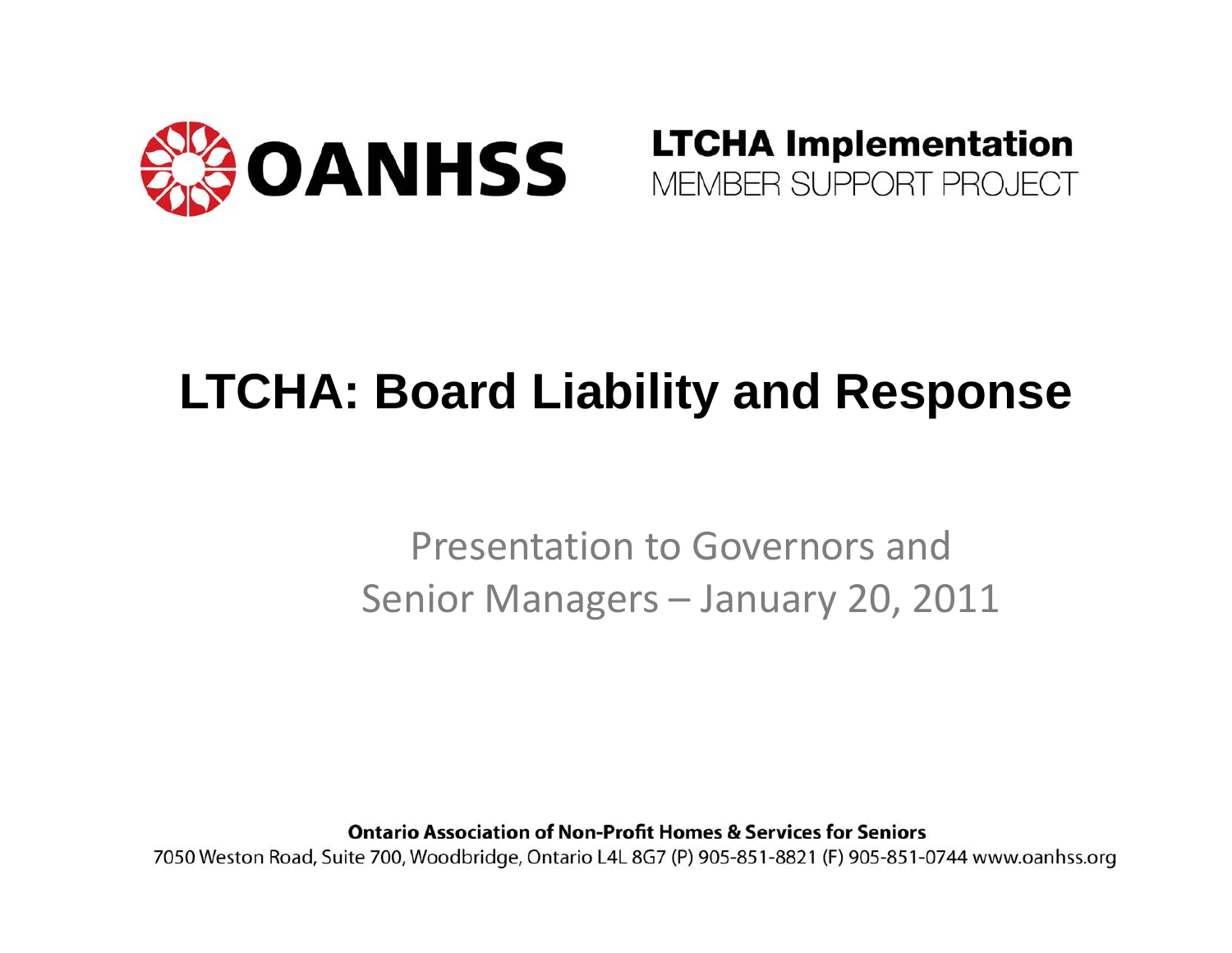### **Outline**

- Board role in LTCHA context
- Director liability and standard of care
- Liability and standard of care under the LTCHA
- Board/director response to the LTCHA

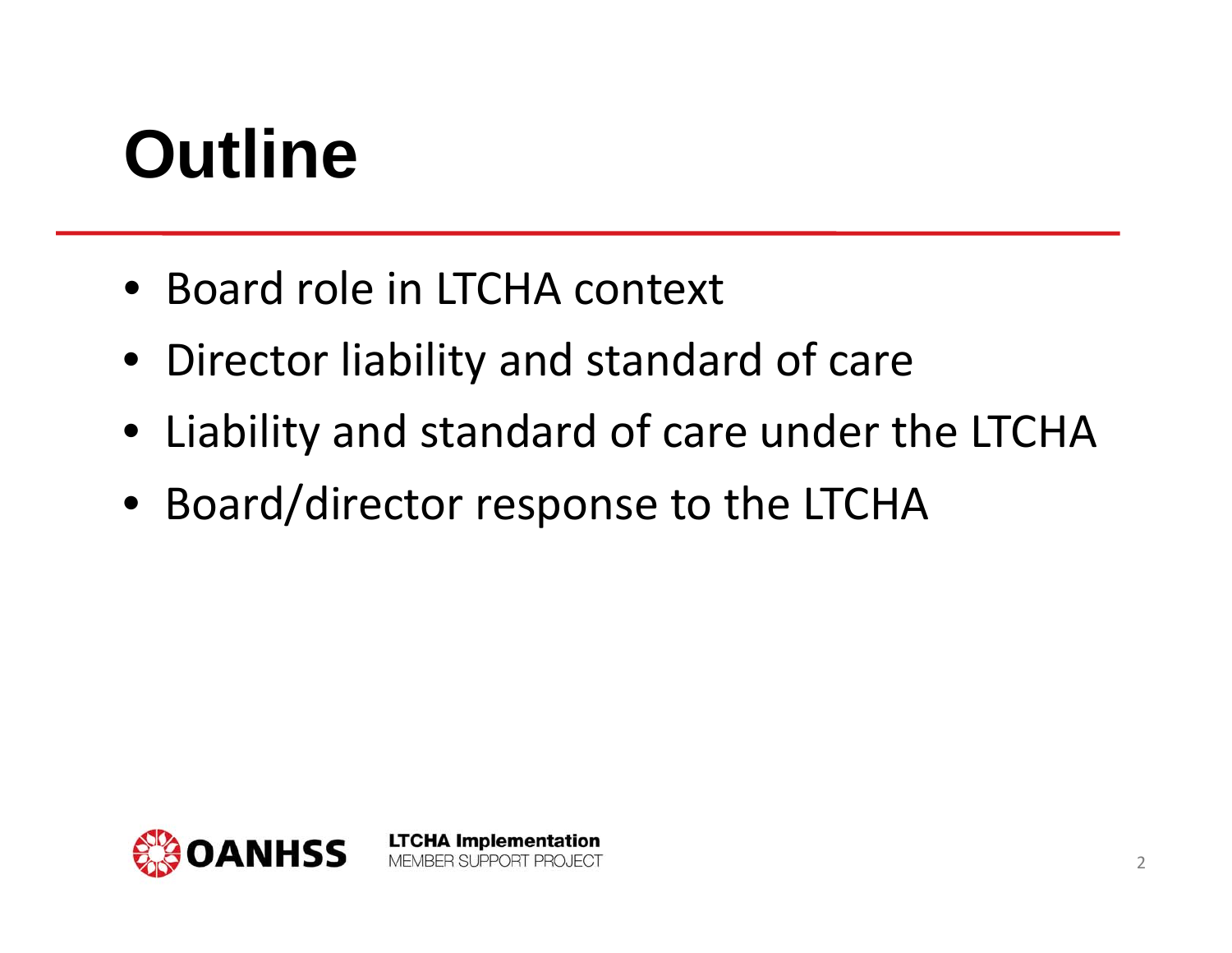### **The Board's Role**

- Oversight and final decisions
- Corporate governance and maintenance
- Passing by-laws and policies
- Governance versus management

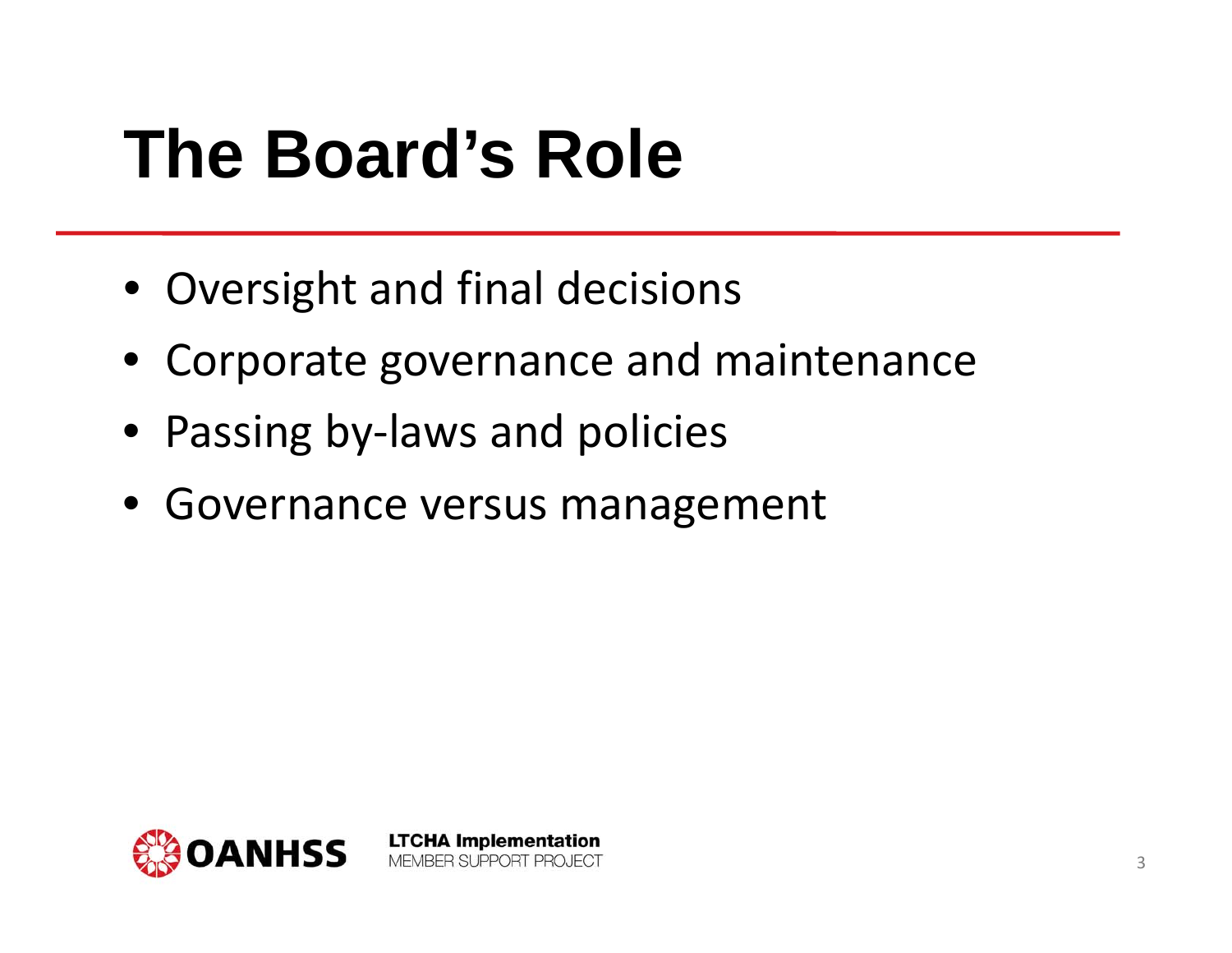## **Board Responsibilities**

- Governance and corporate maintenance
- Strategic planning and mission
- Executive supervision and evaluation
- Oversight of risk management, finance and audit
- Accountability and external relations (Government, LHIN, sector & stakeholders)
- **Oversight of performance and operations**

**LTCHA Implementation** 

MEMBER SUPPORT PROJECT

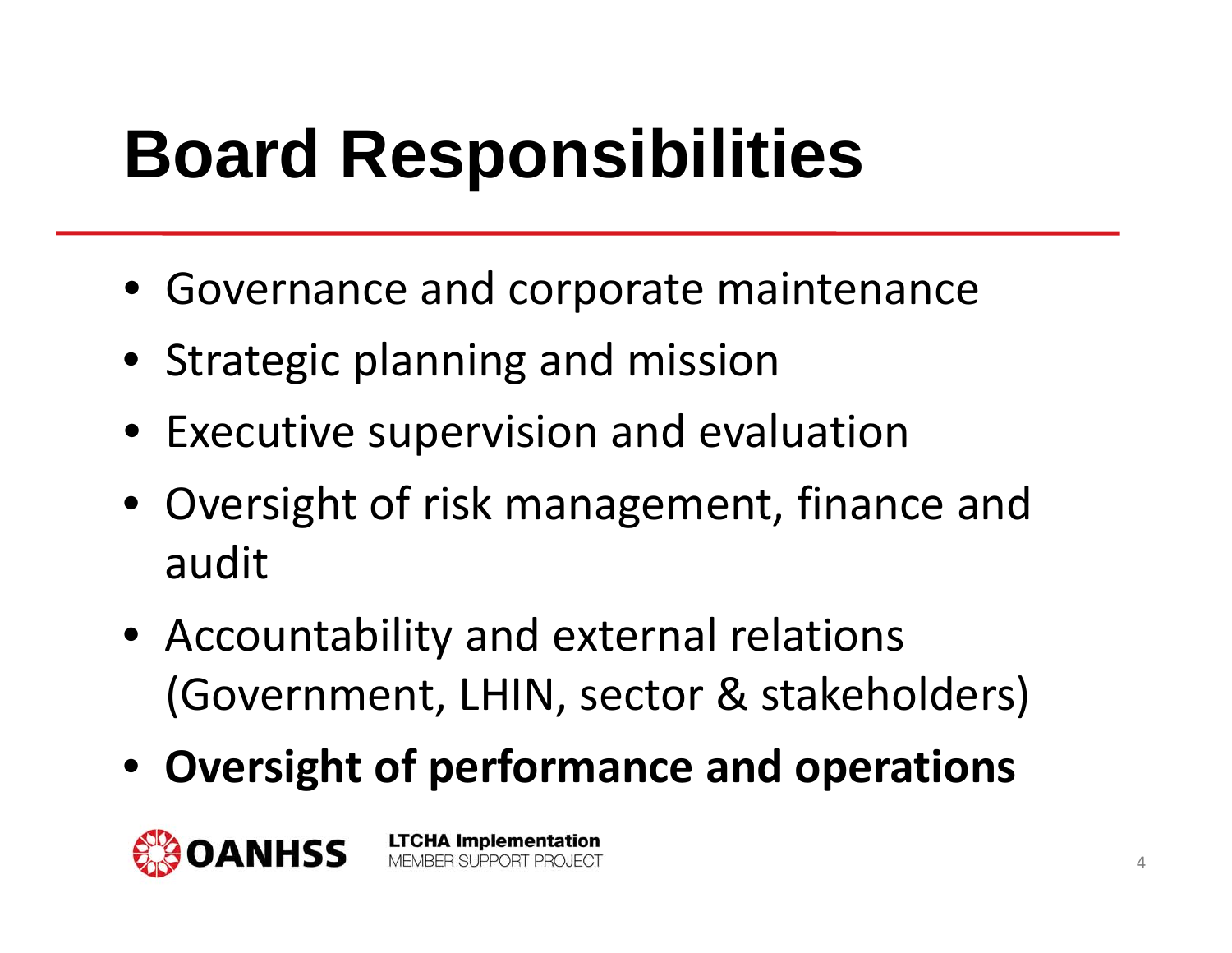#### **Oversight of Quality and Operations**

• Compliance with applicable laws

- Meeting terms and conditions of funding
- Performance and quality

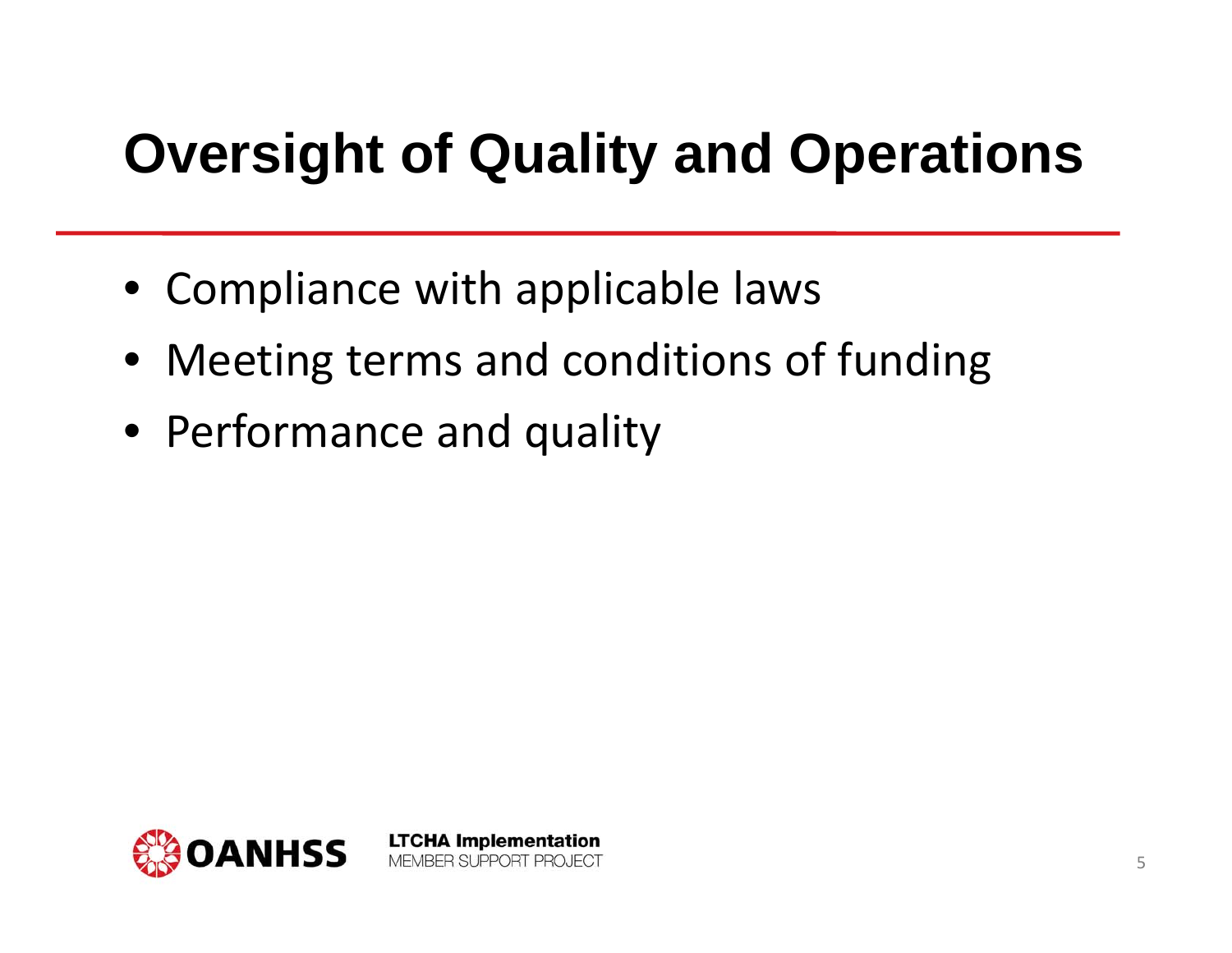## **Legislative Compliance**

- Governing statute:
	- LTCHA and regulation
	- LTCHA related programs, e.g. LQIP
- Other statutes, including:
	- $-$  Occupational Health and Safety Act
	- Income Tax Act
	- –Local Health System Integration Act
	- Commitment to the Future of Medicare Act

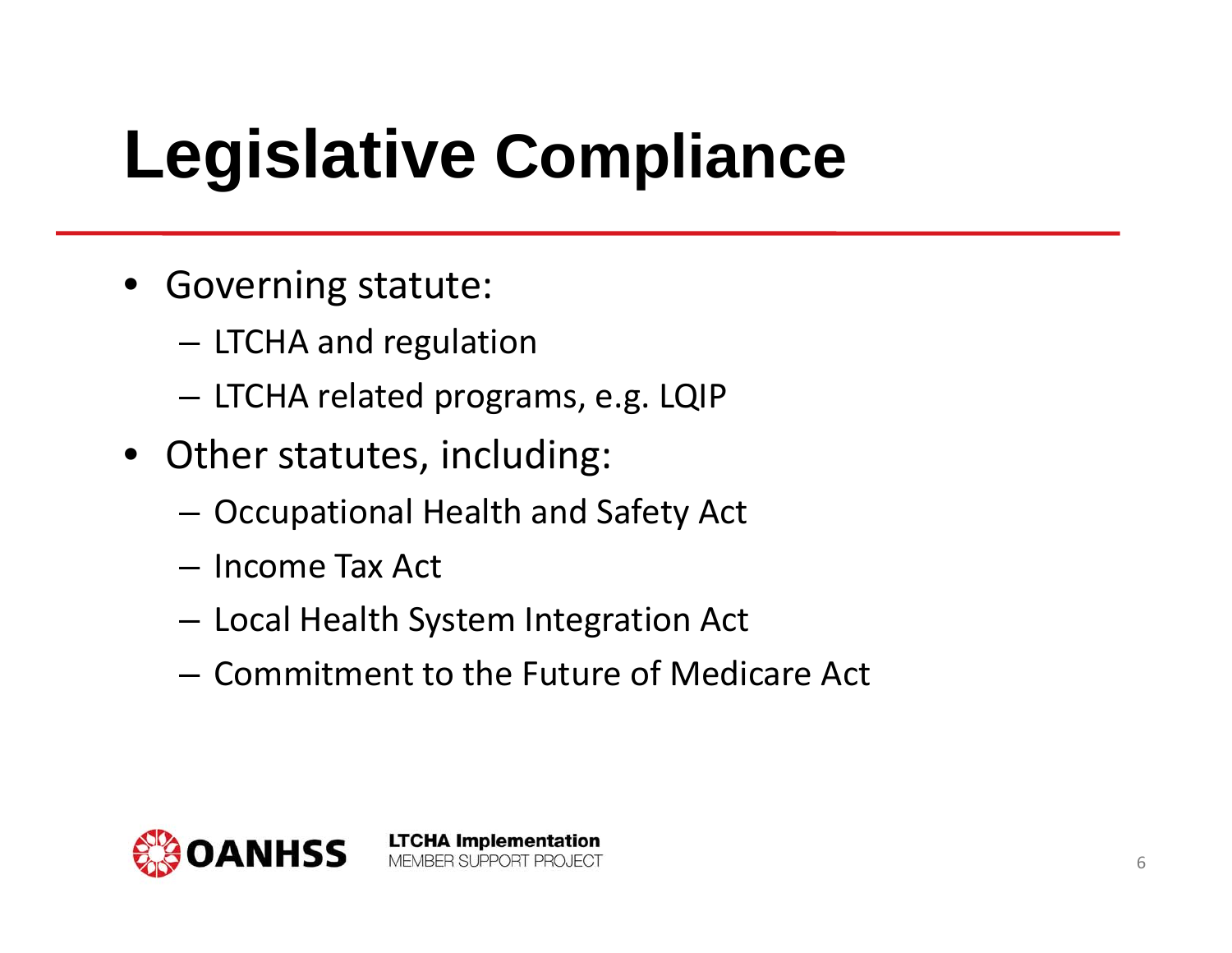# **Funding Conditions**

• Service Accountability Agreements –Compliance with applicable law

- LHIN orders and policy
- Other funding agreements and policies

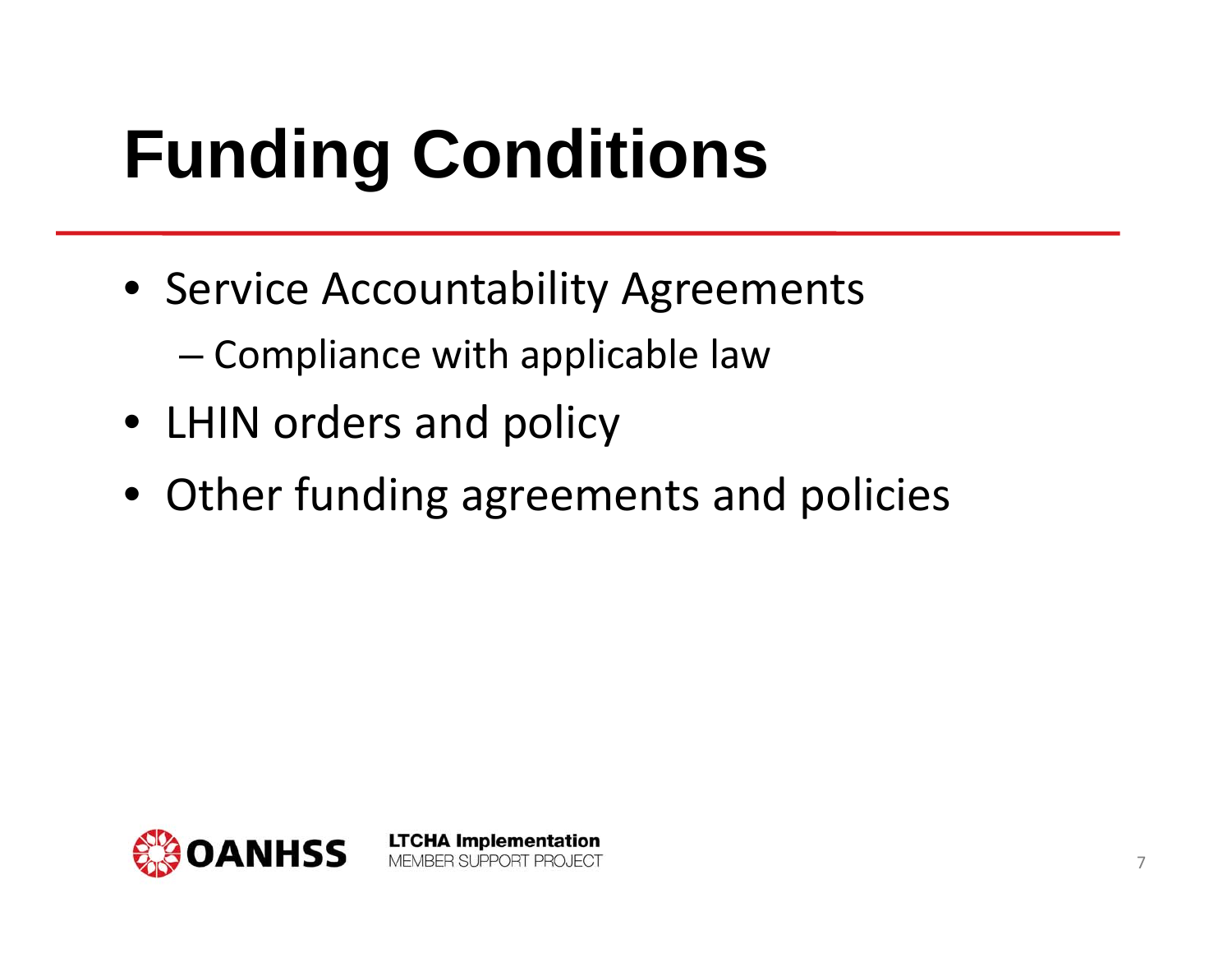# **Performance & Quality**

- Required measures and programs
	- – Mandatory quality improvement program (LTCHA and regulations)
	- –— Service Accountability Agreement conditions and indicators
- Internal benchmarks
- Reporting obligations (external)

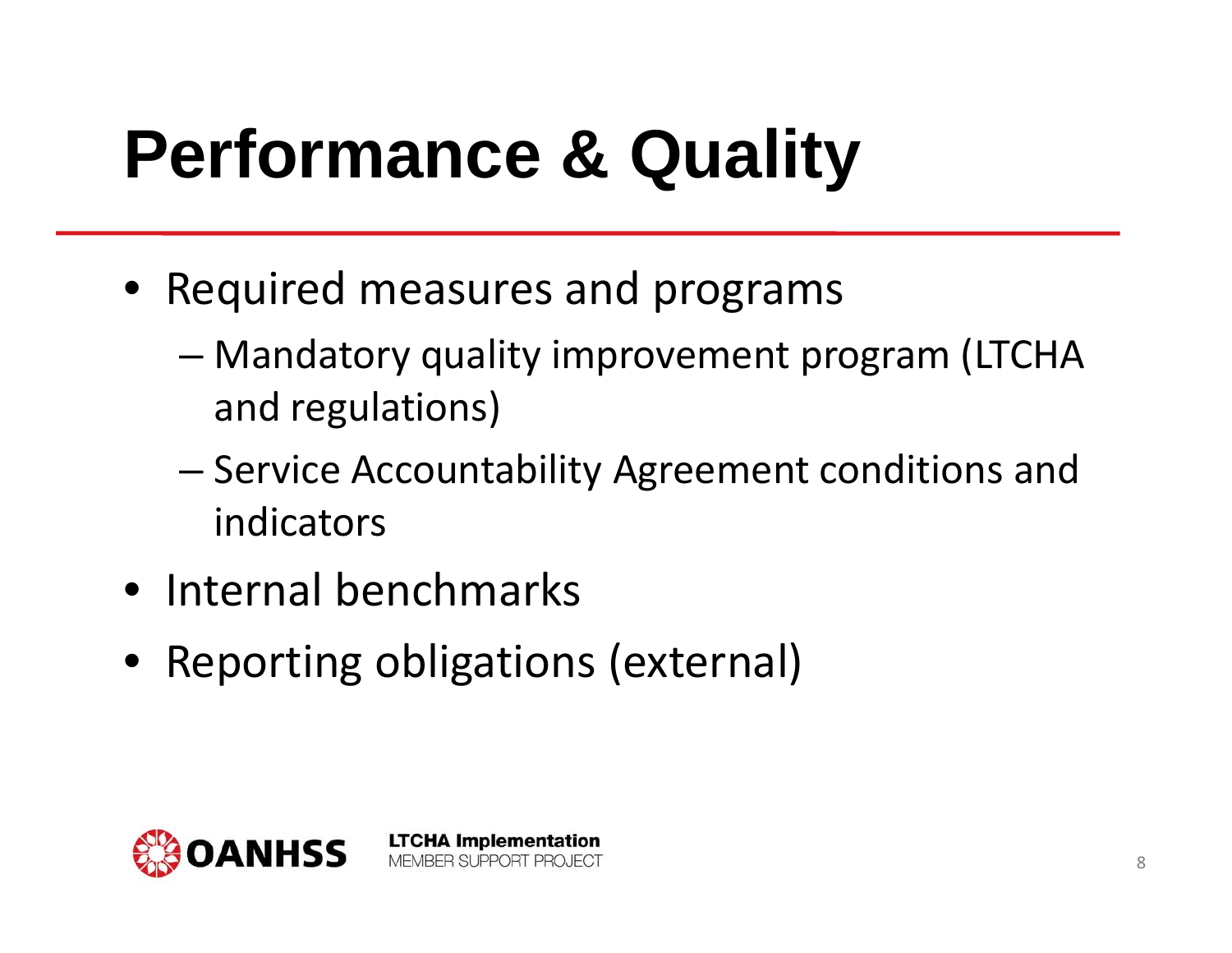# **Director's Obligations**

- Directors stand in a fiduciary relationship with the corporation
- Directors must act in the best interests of the corporation
- Non ‐profit directors held to a subjective standard of care, unless a statute providers otherwise

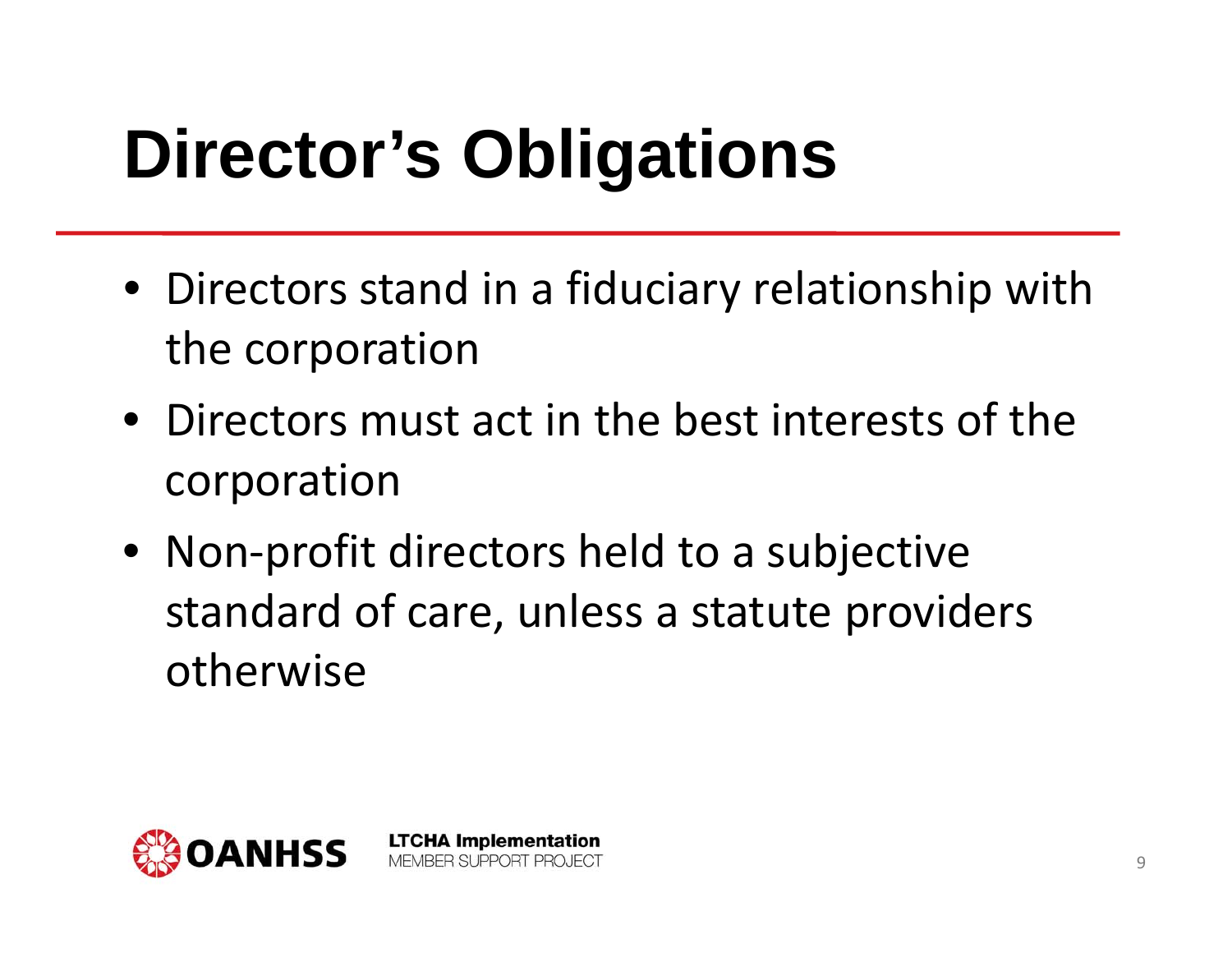# **Personal Liability**

- Limited liability of directors
	- – Directors are not personally liable for corporate obligations
- Exceptions: sources of personal liability

- – $-$  Statutory liability
- – $-$  Breach of fiduciary duty
- Negligence/contract

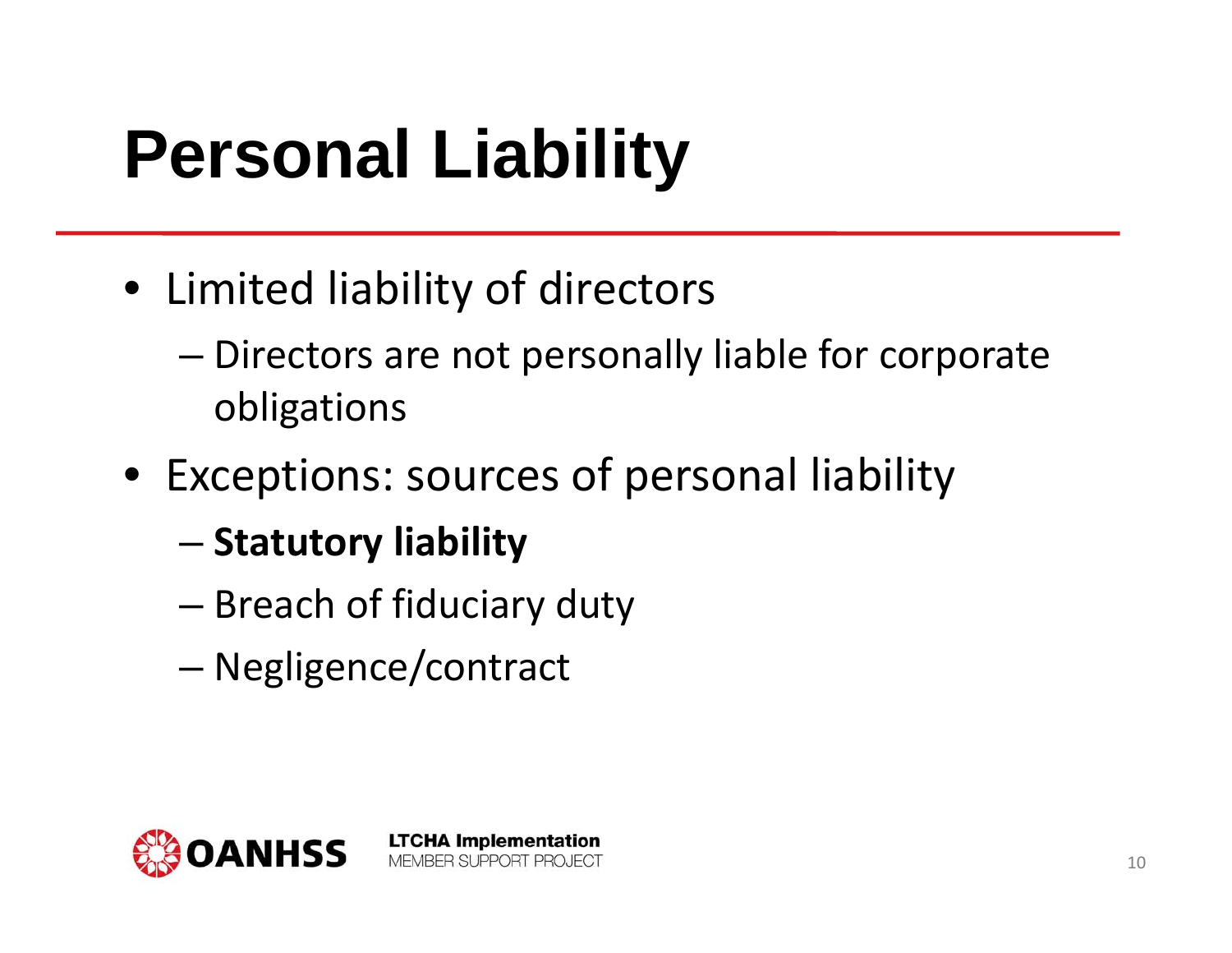# **Section 69 of LTCHA (New)**

- Every director and officer must, "exercise the care, diligence and skill that **a reasonably prudent person** would exercise in comparable circumstances"
- And, "take such measures as necessary to ensure that a corporation complies with all requirements under this Act"
- Objective standard of care

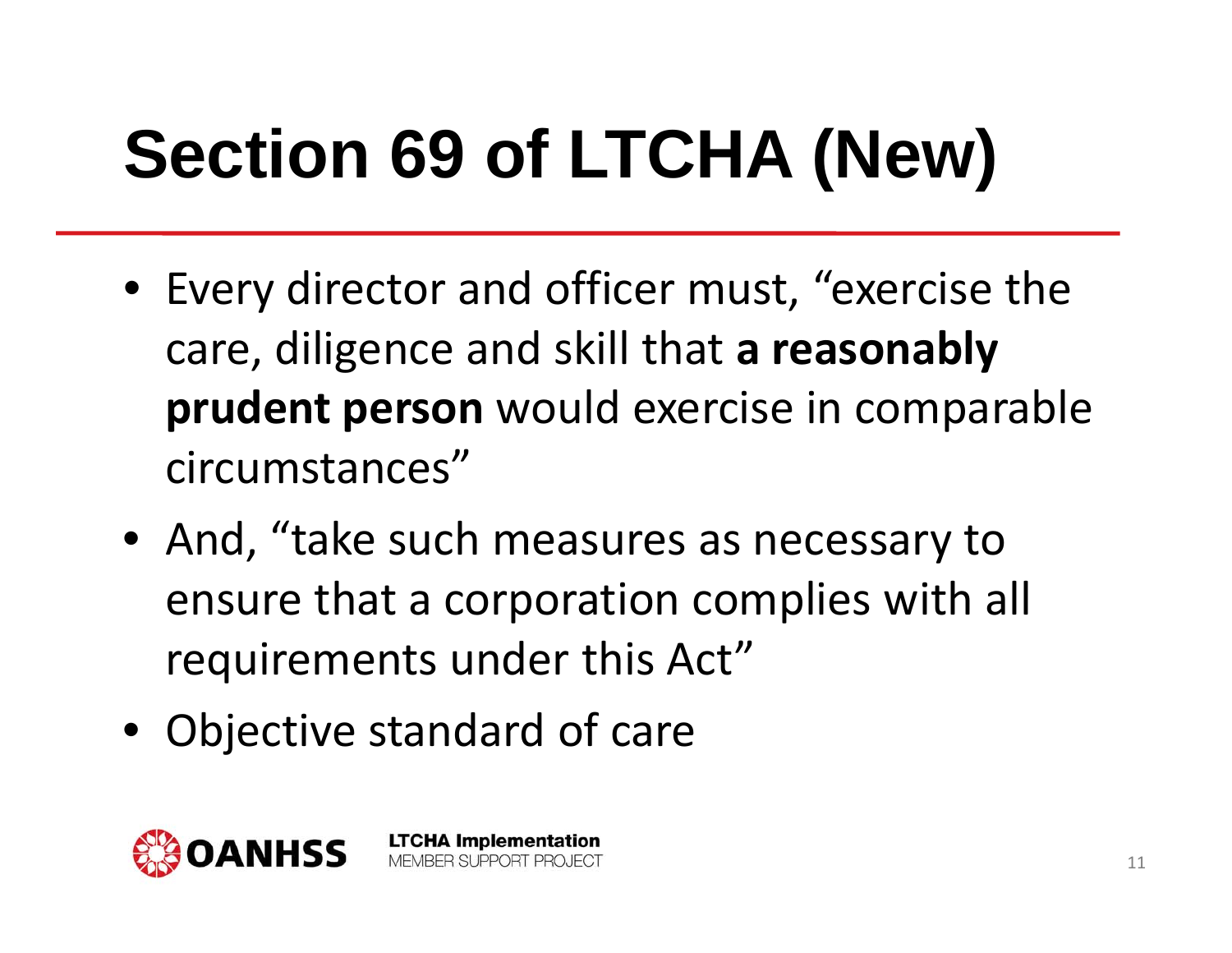# **Meeting the Standard**

- Reasonable versus perfect decisions:
	- – $-$  Not liable for errors of judgement
	- Follow a reasonable and informed process, and make prudent decisions
	- $-$  Continuous attention not required

- Relying on others
	- Directors may assume management and staff are performing duties honestly, unless there is evidence to the contrary
- 'Well ‐informed' versus detailed, expert knowledge

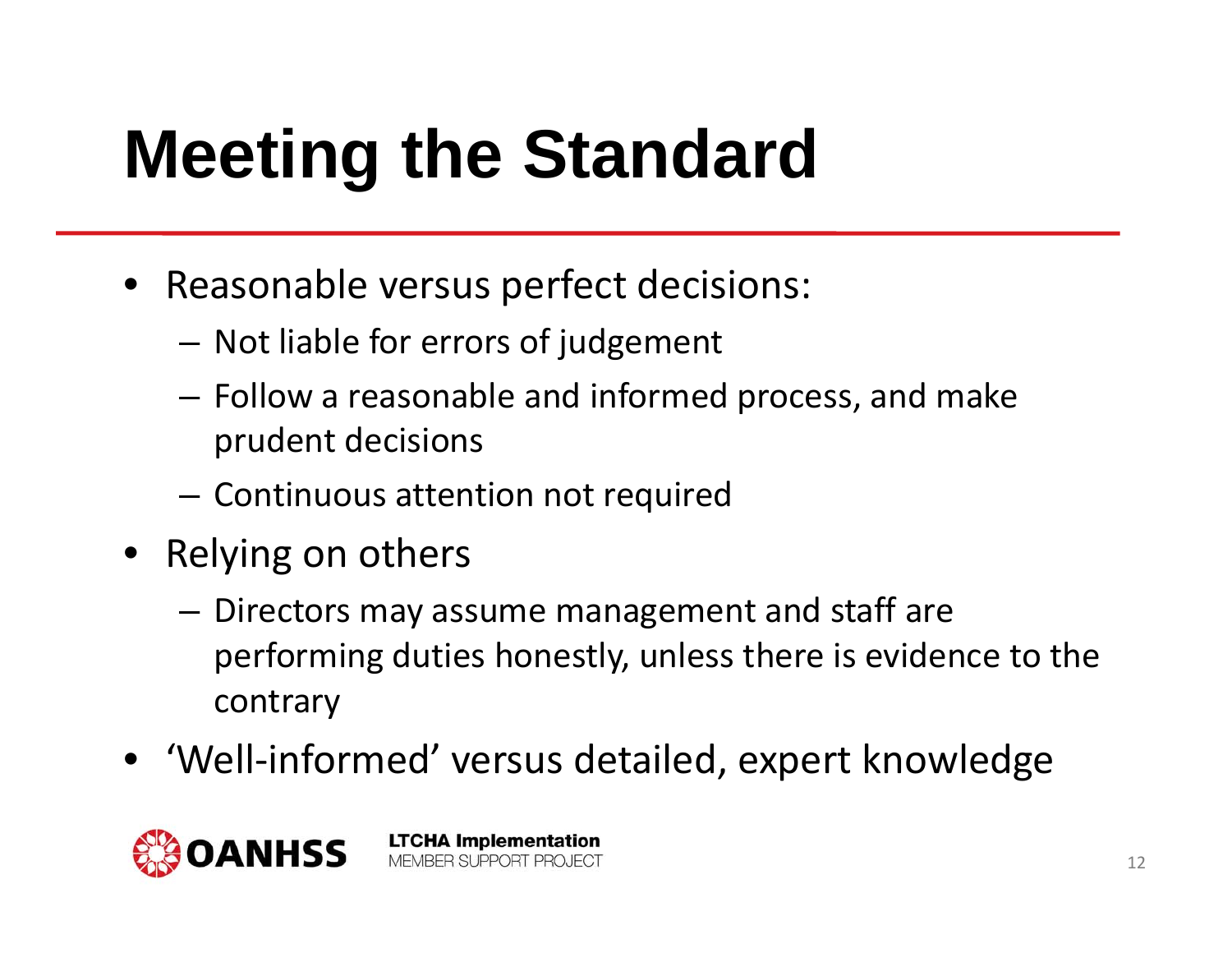#### **Managing Liability**

- Immunity/modification for NFP directors
- Insurance and indemnity protection
- **Due diligence and good governance**
	- Full and candid discussion
	- –Use of experts
	- Independence
	- –Participation and preparation
- Board quality (orientation and recruitment)

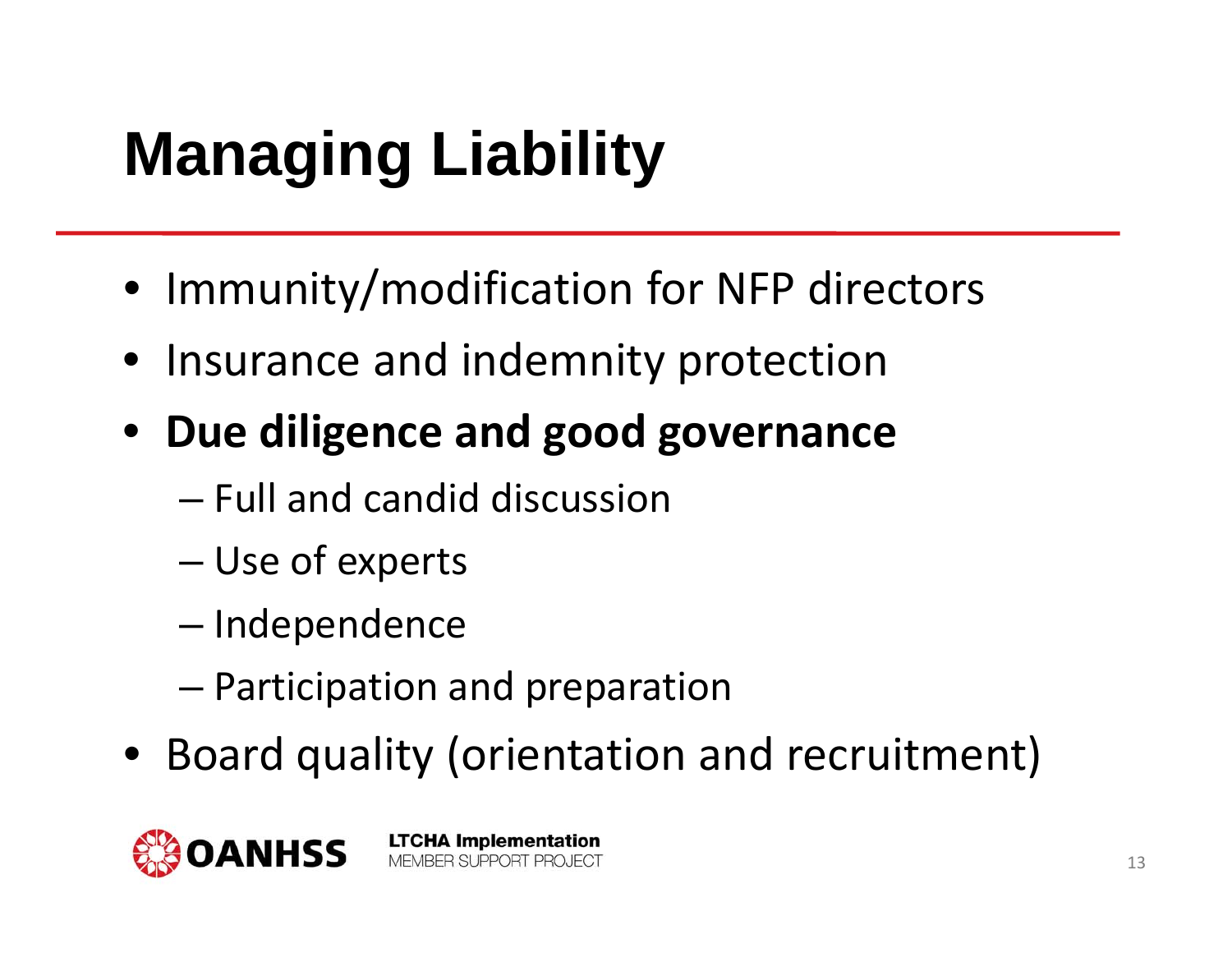## **LTCHA Governance Response**

- •• Review board structure and processes
	- Committees
	- Agenda setting
	- Keeping of minutes
- Address board composition
- • Information: what gets to the board and how
	- Standing items and staff reports
	- Use of experts
	- Tools (Compliance checklist, dashboard, etc.)
- Education, deliberation & discussion

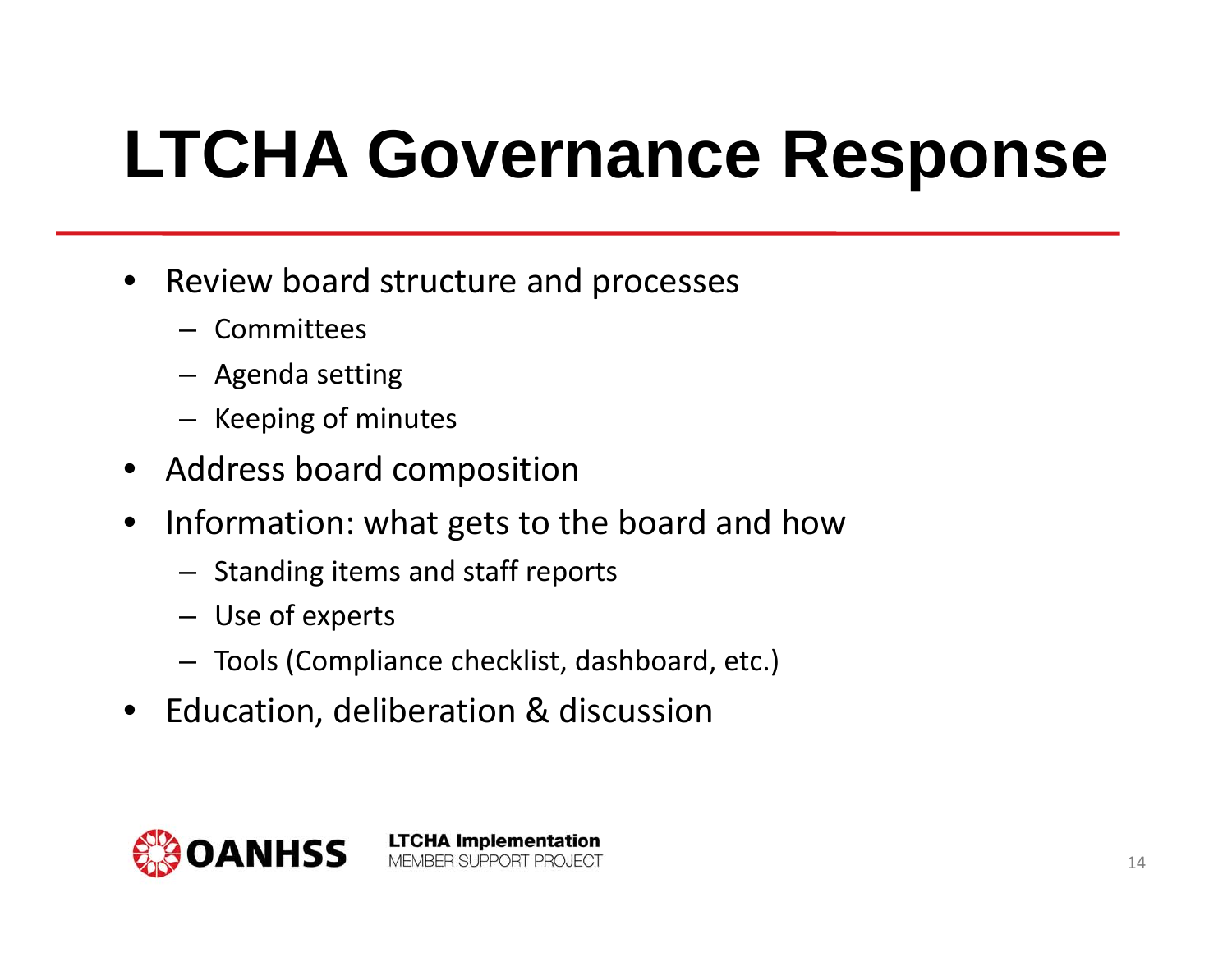# **Concluding Summary**

•• Board has oversight role for ensuring effective organizational/operational performance

- The board, and its members, must take steps to ensure the home complies with legislation, uses resources effectively, and maintains and improves the quality of its programs and services
- These may involve changes to board composition, structure, processes, committees and education
- Subject to exceptions, directors are not personally liable for corporate obligations, but must act diligently and with prudence

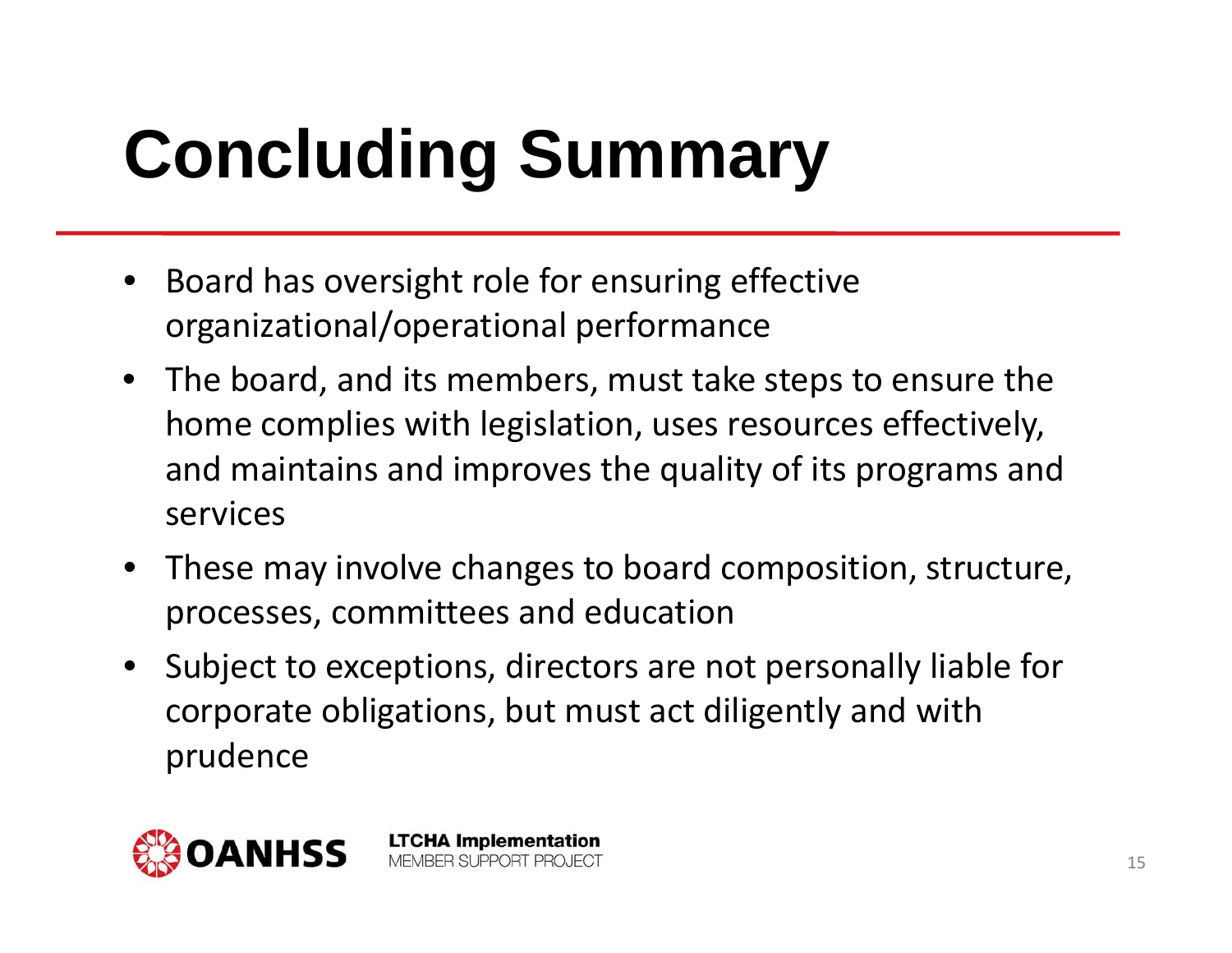#### **LTCHA Overview**

|          | <b>RESIDENT CARE &amp; SERVICES</b>                                                                                            | RESIDENT RIGHTS AND FINANCES                                                                                                                           | ADMINISTRATION AND OPERATIONS                                                                                                     |
|----------|--------------------------------------------------------------------------------------------------------------------------------|--------------------------------------------------------------------------------------------------------------------------------------------------------|-----------------------------------------------------------------------------------------------------------------------------------|
| 1.       | <b>Plans of care</b><br>Admission care plan<br>Plan of care<br>$\bullet$                                                       | :7.<br><b>Resident bill of rights</b><br>Enforcement of bill of rights<br><b>Mission statement</b><br>$\bullet$                                        | <b>Senior staff</b><br><b>13.</b><br>Positions<br>Qualifications                                                                  |
| 2.       | Prevention of abuse and neglect<br>Policy to promote zero tolerance<br>$\bullet$<br>Police notification                        | <b>Resident and family councils</b><br>: 8.<br>Assistance<br>$\bullet$<br>Non-interference<br>$\bullet$                                                | On-site requirements<br><b>Training and screening</b><br>14.<br>Criminal reference checks                                         |
| 3.       | Restraining<br>Written policy to minimize<br>Prohibited devices                                                                | <b>Information for residents</b><br>: 9.<br>Package of information<br>$\bullet$<br>Posting of information<br>$\bullet$                                 | Orientation<br><b>Complaints and Reports</b><br>15.<br>Written complaints procedure                                               |
|          | Conditions to include in plan of<br>$\bullet$<br>care<br>In-restraint requirements<br>$\bullet$<br>Record keeping<br>$\bullet$ | $: 10.$ Resident charges<br>Accommodation<br>Non-accommodation services<br>$\bullet$<br>Monthly statement<br>$\bullet$                                 | Investigation and reports<br>Whistle-blower protection<br>Critical incidents<br><b>Drugs and pharmacy</b><br>16.                  |
| 4.       | (Transfer to secure unit)<br><b>Programs and services</b><br>8 resident care/services programs<br>4 interdisciplinary programs | <b>Regulated documents</b><br><b>11.</b><br>Resident agreements<br>$\bullet$<br>Written consent forms<br>$\bullet$<br>Voidable agreements<br>$\bullet$ | <b>Compliance &amp; enforcement</b><br>17.<br>18.<br>Licensing<br>Beds available for occupancy<br><b>Restriction on transfers</b> |
|          | 3 misc programs<br>Infection control<br>Quality improvement<br>$\bullet$<br>Satisfaction surveys                               | Coercion prohibited<br>$\bullet$<br><b>Trust accounts</b><br><b>12.</b><br>Accounts<br>$\bullet$<br>Written policy<br>$\bullet$                        | <b>Records and reports</b><br>19.<br>On-site retention<br><b>Facility related requirements</b><br>20.<br>Design                   |
| 5.<br>6. | <b>Admissions</b><br>Specialized units<br>(Secure units)<br>Absences and discharge                                             | Authorizations<br>$\bullet$                                                                                                                            | Approval for construction<br><b>Emergency plans</b><br><b>Duties of directors and officers</b><br>21.                             |
|          | Restrictions on discharge                                                                                                      |                                                                                                                                                        |                                                                                                                                   |